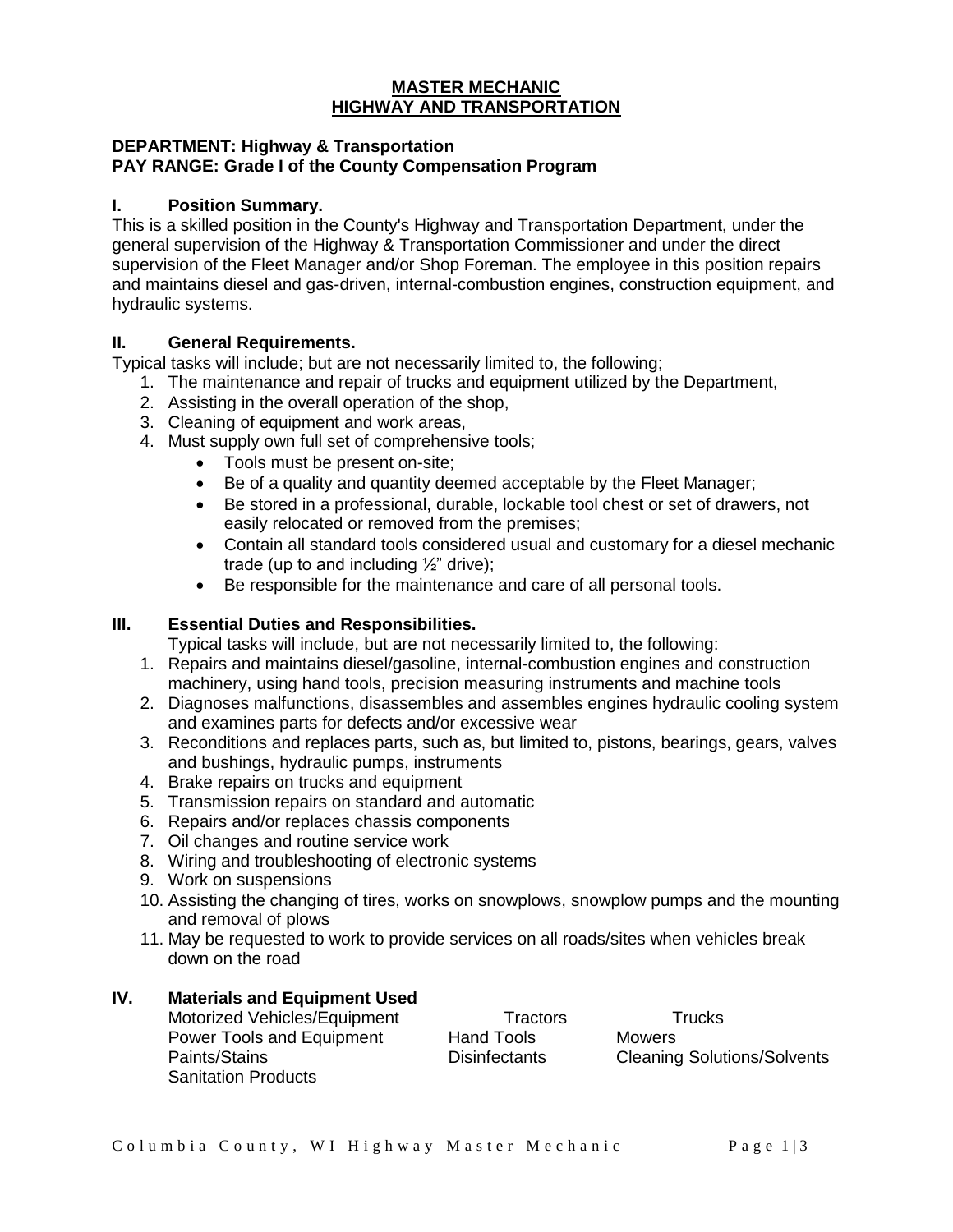## **V. Knowledge, Skills, Licensure and Experience Required.**

- 1. Education requirements
	- $\triangleright$  Associate Degree from an accredited vocational or technical school in truckconstruction-industrial diesel mechanics and a minimum of two (2) years experience in truck/equipment hydraulic repairs
	- $\triangleright$  Vocational diploma from an accredited vocational or technical school in auto mechanics or related field and a minimum of five (5) years experience in truck/equipment hydraulic repairs
	- $\triangleright$  High School diploma or its equivalent and such practical training and experience comparable to a minimum of ten (10) years of current mechanical work experience in a daily routine manner, for equipment O.E.M. construction company, etc. with daily repairing/rebuilding duties being, but not limited to, hydraulics, transmissions, differentials, power dividers, gas and diesel engines, brakes, suspensions, as well as wiring for trucks and equipment
- 2. Extensive knowledge of diesel and gas equipment, internal combustion engines and construction equipment
- 3. Extensive knowledge of engine diagnosing and repairs including maintenance principles
- 4. Practical knowledge in repairing, maintaining, overhauling and replacing of parts and equipment
- 5. Proven background in repairing heavy equipment operational systems, such as, but not limited to, hydraulics, transmission, differentials, power dividers, brakes, and suspensions
- 6. Knowledge of wiring schematics for trucks and equipment
- 7. Familiar with welding and fabrication including, at a minimum, MIG, TIG, operation of a cutting torch, operation of a plasma cutter, and operation of machine shop equipment.
- 8. Background in snow removal equipment
- 9. Must be capable of working with minimum supervision once the on-the-job orientation is completed
- 10. Ability and willingness to understand and effectively carry out verbal and written assignments
- 11. Willingness to develop and maintain effective working relationships
- 12. Practical knowledge in analyzing engine malfunctions and take appropriate action to solve
- 13. Tune up/engine overhaul knowledge in gas/diesel engines
- 14. Experience in diagnostic/repairing hydraulic systems, electric systems, electronic suspension systems, automatic transmissions, planetary gear systems, torque converter, etc.
- 15. Valid Class A Wisconsin's Commercial Driver's (CDL) license with endorsements of H & N to be obtained within 6 months of hire.
- 16. Position requires availability on nights, holidays, and weekends during snow or other emergencies

# **VI. Physical Requirements.**

- 1. Frequent lifting and/or carrying objects weighing up to 150 pounds
- 2. Excessive standing, sitting or walking
- 3. Frequent bending, twisting, squatting and reaching
- 4. Frequent exposure to elements such as heat, cold, etc.
- 5. Must be capable of using hands for single grasping, fine manipulating and pushing/pulling